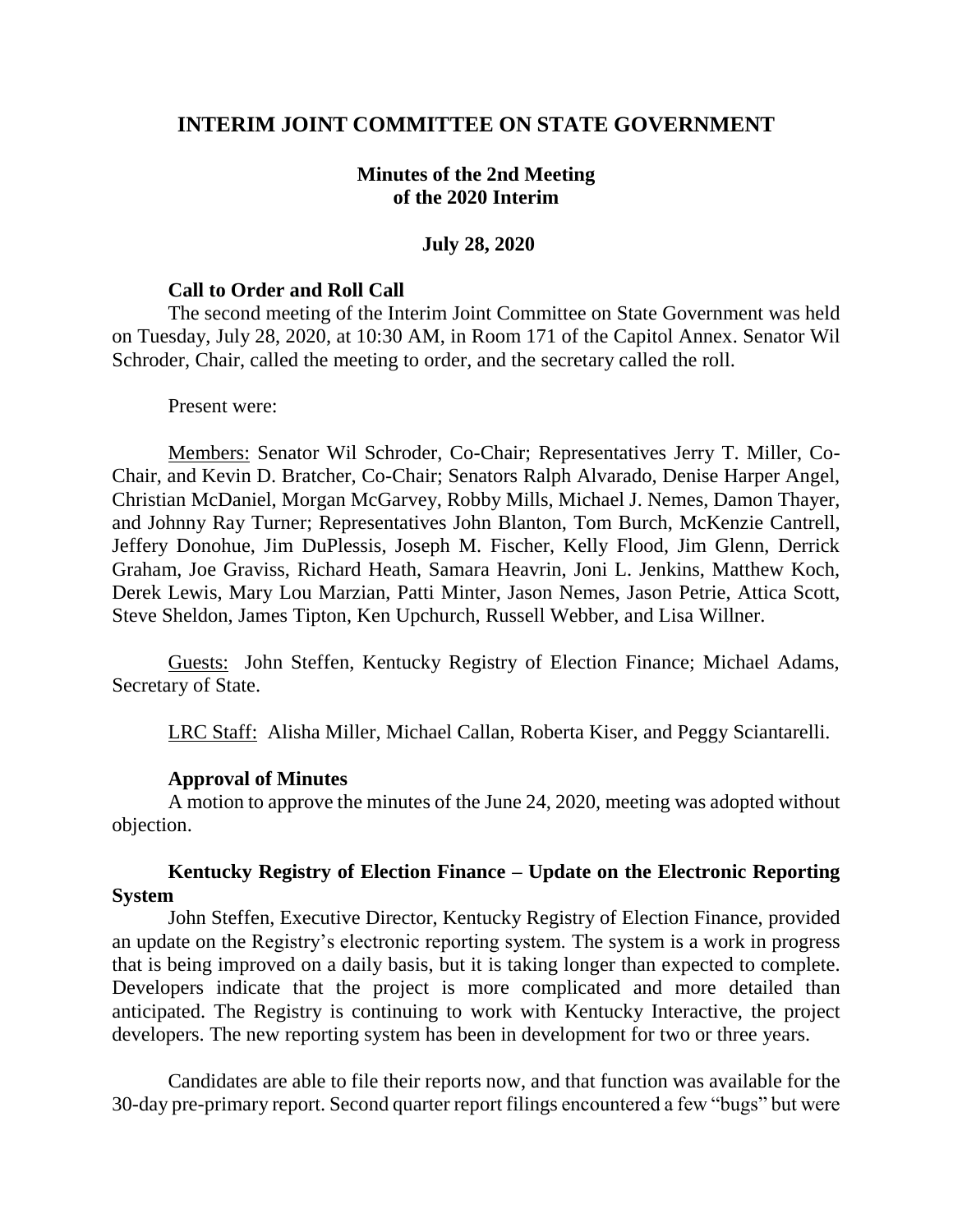successful, for the most part. Bringing old data from previous reports into the new system has caused some difficulty and is one of the main obstacles. When the first reports were filed for the 2020 primary, the reports were not initially available online, but Registry staff did a great job providing information to people upon request. The data for the primary reports is online, but that report function and its searchability will be improved.

Mr. Steffen said he believes the new system is good and that the final product will meet expectations. Most candidates and their treasurers have been patient when using the new system. They understand that it is a work in progress, and the Registry is working to get it fully implemented to everyone's advantage. The developers have recently been focusing on committee reports. Most committees are now in production and can file their reports.

Mr. Steffen discussed questions that he received in a letter from Senator Thayer and Representative Jerry Miller. Users currently cannot print reports—an issue that has been raised by others. That feature will be added in the future. Also, in the new system, candidates who raise \$3,000 or less are not required to file reports. The cell phone app is not developed yet but will be ready in the future. However, candidates may still use their cell phones to log into their accounts on the Registry website in order to file a report. Some have been unable to access their cumulative balances. The Registry is trying to resolve that problem, and Mr. Steffen suggested that anyone who encounters this problem should notify his office. The new system has required spousal information for contributors, but that information was only supposed to be required for contributors to statewide candidates. This was a misunderstanding on the part of the developers, and they have been informed to make that change.

Mr. Steffen acknowledged the need for improvements to the new system. It can be tweaked as needed and as laws change but will always be subject to improvement. The Registry welcomes input and feedback, and Registry staff are always willing to work with anyone who has questions about the system.

Mr. Steffen discussed possible legislative changes to consider during the 2021 Regular Session. The statement of intent currently has to be filed with county clerks, the Secretary of State, and also online with the Registry. He suggested that candidates be required to only file the statement electronically with the Registry. He believes county clerks would agree with that change. Any statutory amendment should perhaps include a penalty for noncompliance and would need to clarify that filing of the statement is mandatory.

Mr. Steffen said that legislation sponsored by Senator Thayer two or three years ago was successful in establishing the single \$3,000 threshold for reporting, but it also deleted the post-report filing requirement for candidates raising less than \$3,000. He believes that is not in the best interest of disclosure. When candidates who raise \$3,000 or less in the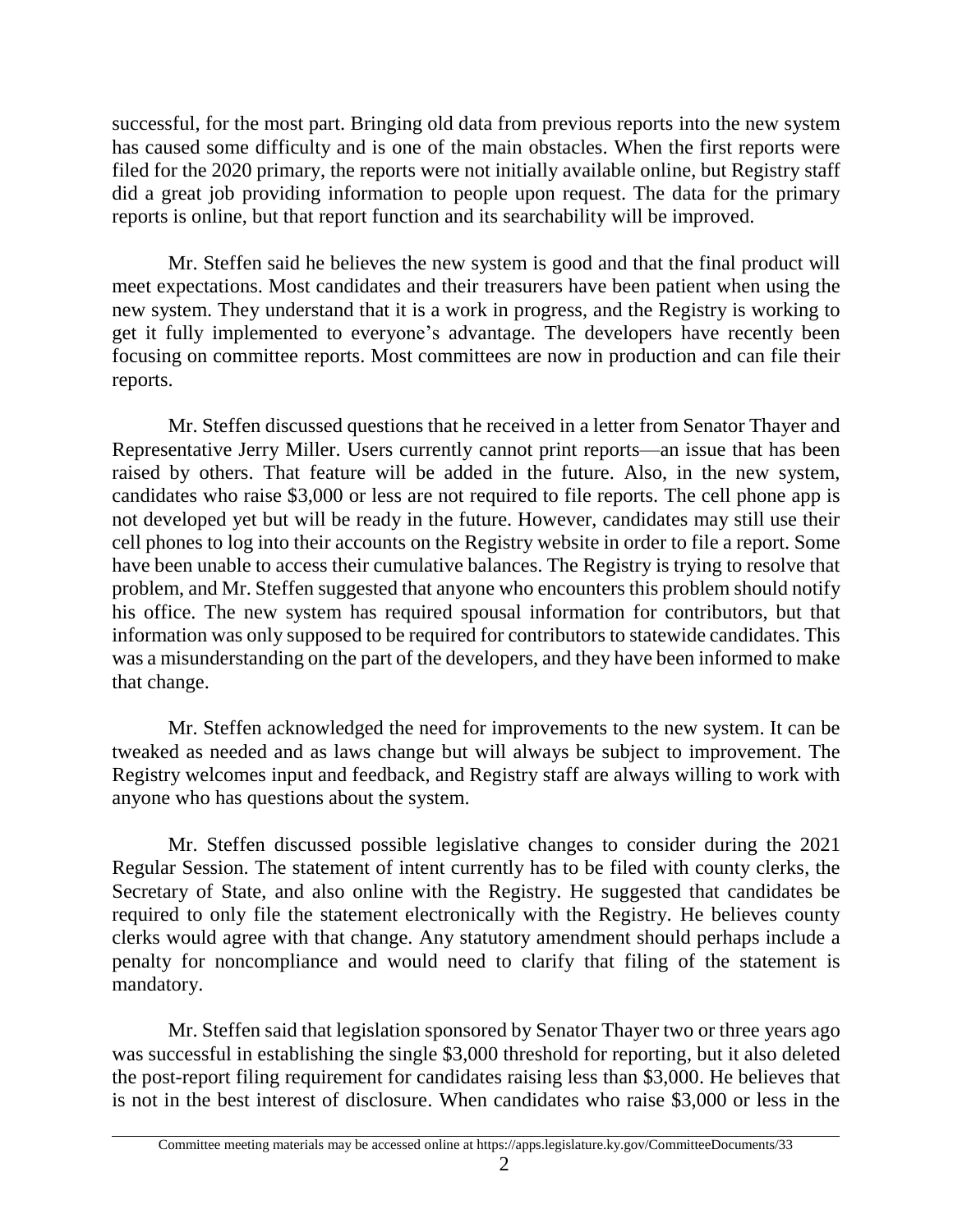primary switch over to the general election—and automatically have up to \$3,000 to bring forward—that money would not be accounted for. He suggested that requiring \$3,000-orless candidates to file a 30-day post report in the primary would be beneficial to everyone and would enhance accountability.

Senator Thayer thanked Mr. Steffen for his testimony. He also noted that Mr. Steffen is one of his constituents and also serves his country as a lieutenant colonel in the United States JAG Corps. Senator Thayer said that since sponsoring SB 4 (2019 RS), which established mandatory electronic filing, beginning with the 2020 primary, he had been anxious about how the process would work*.* It is true that the electronic reporting system is a work in progress, but he wants to make sure that the "bugs" are worked out before the 60-day pre-general-election report is due. He thanked Representative Miller and Representative Bratcher and others for their interest, and he thanked Mr. Steffen for addressing concerns that have been raised.

Senator Thayer asked about the manpower and resources of Kentucky Interactive and whether there had been other bidders for the electronic reporting system. Mr. Steffen said there were no other bidders, as Kentucky Interactive already had a master agreement with the state and was available to do the work. He believes Kentucky Interactive was faced with a manpower issue when one of the developers left, which led to a slow start. The intricacies of the project were also more than expected. Kentucky Interactive now has sufficient resources devoted to the project.

Senator Thayer asked whether the public will be able to access the information in a more user-friendly manner than previously. Mr. Steffen said he is confident that reports will be available online as soon as they are submitted by the candidates. A lot was lacking at the beginning of the 2020 primary process, but the reports were available in time for the primary and will continue to be in the future. Senator Thayer thanked Mr. Steffen for that commitment and for the work of Registry staff and the staff of Kentucky Interactive. He said his primary motive for promoting electronic filing and additional reporting was in order to increase transparency, and because he believes the public deserves to have instant access.

Representative Graviss thanked Mr. Steffen for his service and said the Registry has excellent and helpful staff. He asked whether the system requires a person's name to be listed if they contribute \$100 or less. Mr. Steffen said the system requires the candidate to enter that information so that the Registry can track the origin of the money, but the name of the contributor would not be published.

Representative Miller asked whether there is a penalty for a candidate who decides to spend above the \$3,000 threshold less than 60 days before the general election. Mr. Steffen said candidates would be allowed to change their mind without penalty before the first report is due each cycle—whether it be the 60-day or 30-day pre-report. But if they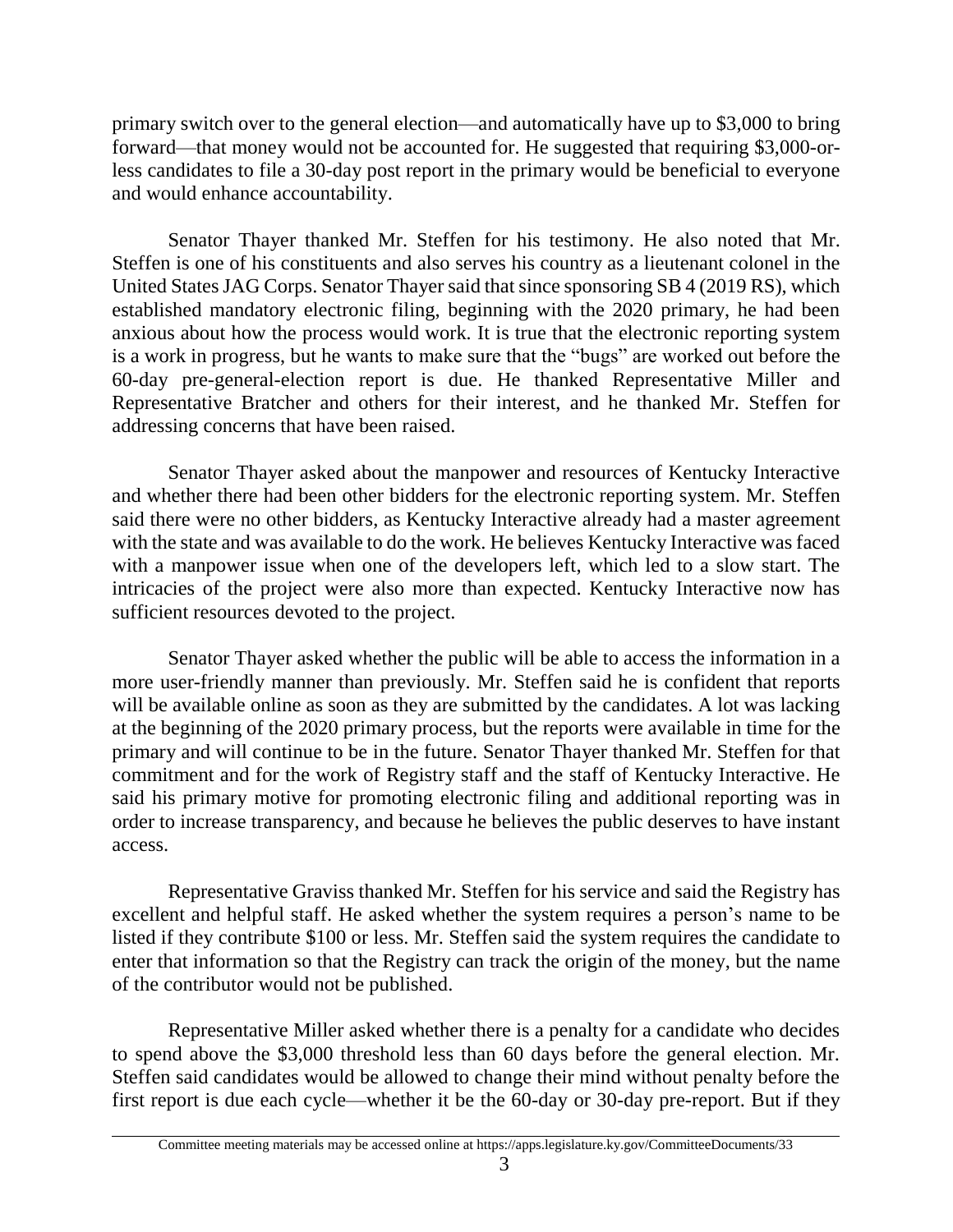exceed the \$3,000 limit and do not timely take the required action, there is a minimum \$500 penalty.

Representative DuPlessis said that he has been filing electronically under the old reporting system. He once received a \$99 donation from someone registered with the opposing political party. Their name had been published, and this caused some problems for the contributor. Mr. Steffen confirmed that the name would not be published under the new system.

There were no further questions, and Senator Schroder thanked Mr. Steffen for his service and for his testimony.

# **Secretary of State – Overview of the 2020 Primary Election**

Secretary of State Michael Adams discussed the 2020 primary and the upcoming November general election. In his opening statement, he said Kentucky's June 23 primary election was a nationally recognized success and had the highest turnout in many years. After two weeks of in-person early voting, there was no spike in COVID-19 cases. That is a testament to the wisdom of the election plan, the Governor's efforts to obtain the necessary personal protective equipment, the patience of election workers and voters in following CDC guidelines, and the legislature's willingness to work across party lines to enact legislation that gave the Governor and the Secretary of State flexibility to design a new election plan for a state of emergency.

He said his colleagues in other states, both Democrat and Republican, wanted to know how Kentucky conducted such a successful primary during a pandemic. What sets Kentucky apart is that the General Assembly, the State Board of Elections, the county boards of election, the Governor, and the Secretary of State all worked together in a bipartisan way to fashion fair and clear rules well in advance of the primary and to consistently message the new procedures to inform and reassure voters. This contributed to the high turnout. During and since his campaign for office of Secretary of State, his goal has been to maximize Kentuckians' confidence in the election system. He emphasized that election rules must be not only fair but also seen as fair.

The Secretary said that three lawsuits are pending against him in his official capacity that seek to undo or redo significant parts of Kentucky's election system. The plaintiffs in all the cases are, or are sponsored by, left-leaning special interest groups. Most of the plaintiffs' lawyers do not live or vote in Kentucky. They are based in New York, San Francisco, and Washington DC. They are telling the judges in these cases that he, the legislature, the Governor, and the State Board of Elections cannot be trusted to run the state's elections. In the days before the June 23 primary, voices outside the state attacked the Commonwealth with accusations of racism and vote suppression and with demands for Congress to intervene and take over Kentucky elections. This led to his phones and State Board of Elections' phones being flooded with angry and sometimes profane out-of-state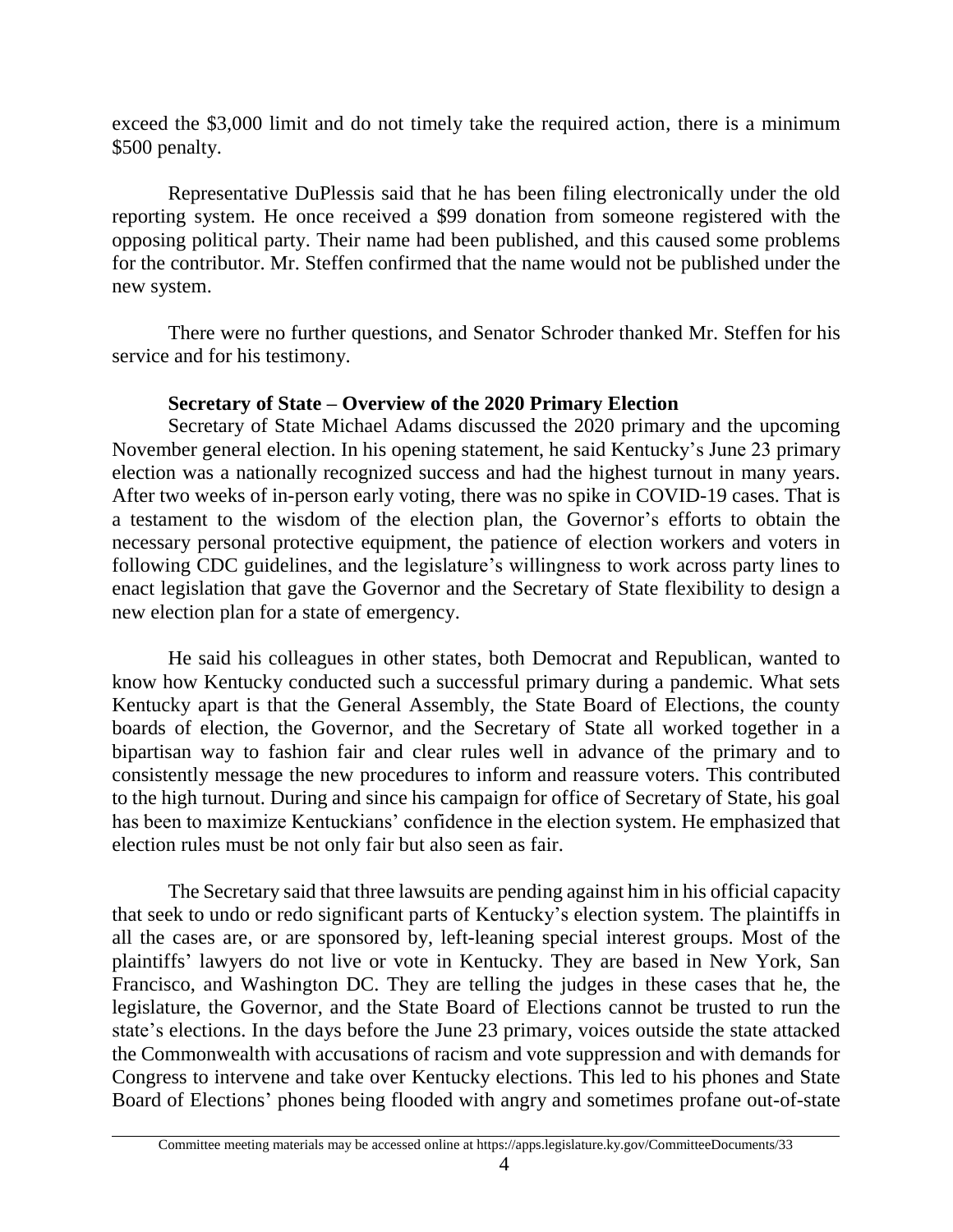callers. Those calls likely impeded incoming calls from Kentuckians trying to find out where or how to vote.

The Secretary said that Kentucky voters had confidence in the rules and the system. That confidence came from Kentuckians watching him, the legislature, the State Board of Elections, and the Governor, work together in a bipartisan way—compromising, and agreeing to a plan that took all sides' concerns into account. If the left-wing out-of-state legal establishment is allowed to decide the election rules for November, at least half of the electorate will not have confidence in the system. A simple online search reveals that the lawsuit plaintiffs and their lawyers have made 365 campaign contributions totaling about \$168,000. The lawsuits are not politically neutral, with only one contribution going to a Republican. Election rules cannot be established on a results-oriented basis. If the rules are not perceived as fair, at best, voters will stay home rather than vote; at worst, they will revolt. Democracy cannot function unless the people entrusted by the voters with responsibility can clearly exercise that responsibility and be accountable to the voters.

Secretary Adams said that in the June primary, absentee voting worked well. It was convenient and virtually fraud-proof. Absentee voting has been in the state's constitution since 1945 but in a typical election is used by fewer than two percent of voters. However, many more than two percent qualify for an absentee ballot. Even if the classes of absentee eligible voters is not expanded for November, he believes a minimum of about 20 percent of voters may vote absentee. It may be possible to expand absentee voting beyond the current groups of voters who qualify, but he is dubious that the plan used for the primary can be fully replicated in all respects. Turnout is expected to be 250 percent higher in November than in June, and it is not obvious that county clerks or the post office can manage a 250 percent increase in absentee ballots. That is based on feedback from state and local election officials of both major political parties. They, as well as he, are concerned that going from 750,000 absentee ballots to 1.875 million absentee ballots or more could overload the system.

Early voting worked in June. Not all county clerks are in favor of expanding absentee voting for November, but they universally support in-person early voting. Early voting is much less expensive and labor-intensive and can be done in a way that keeps voters and election workers safe.

For in-person voting on election day, there is concern that the schools and churches typically used for election day might not be available. There is also concern about finding enough poll workers who are not of advanced age and therefore more vulnerable to harm from the coronavirus. Many more voting locations will be available for the general election than for the primary, but that will ultimately depend on the willingness of Kentuckians to be good citizens and lend a hand.

Committee meeting materials may be accessed online at https://apps.legislature.ky.gov/CommitteeDocuments/33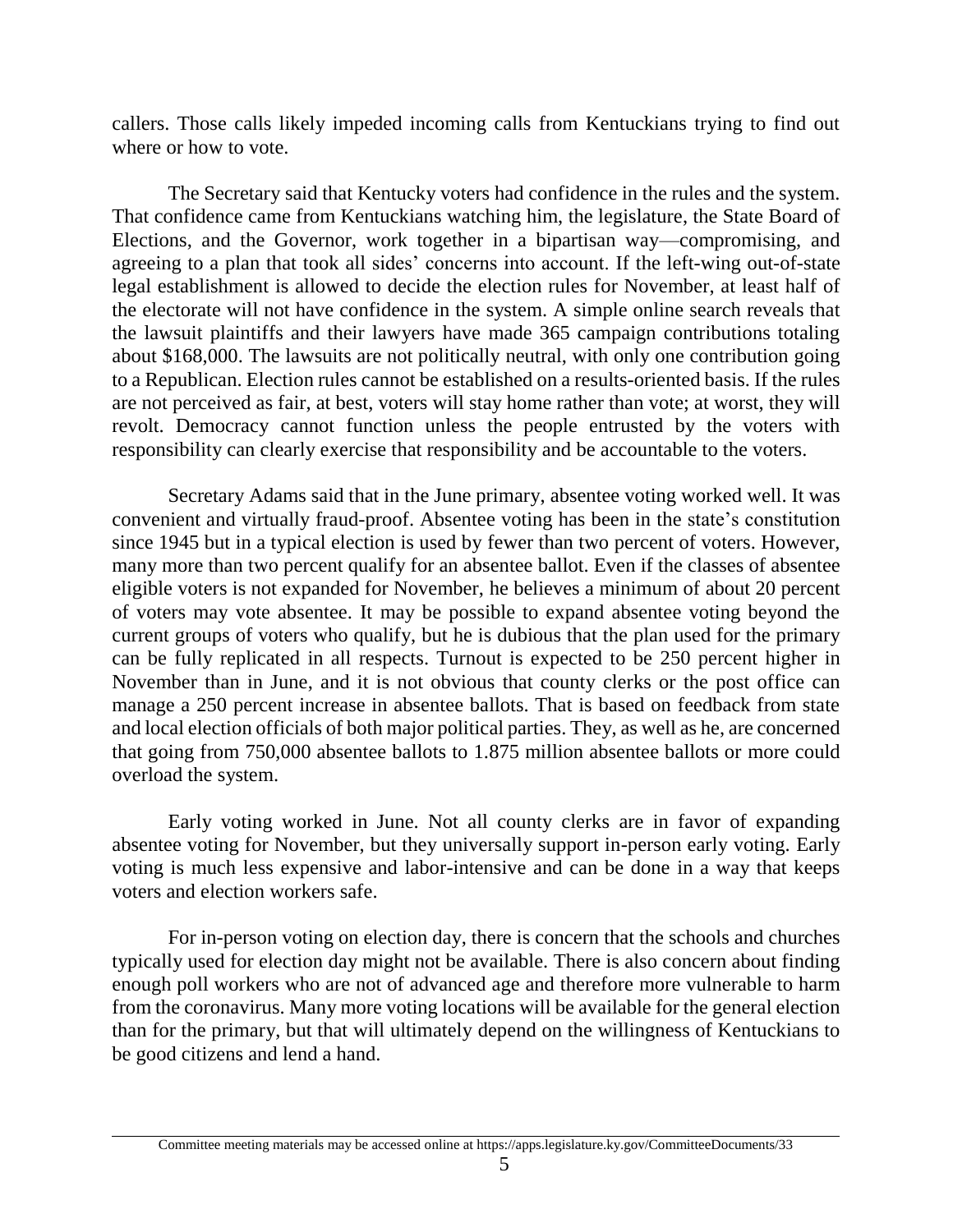Secretary Adams said that conducting a primary during the pandemic prompted an upgrade of voting equipment in some counties where prior voting equipment did not allow for a paper trail. It is his opinion that paper ballots counted electronically is the "gold standard." It provides the speed of a quick count but also the security of a paper trail. It has been his goal for more than a decade to introduce paper balloting to every Kentucky county.

He said that several suggestions for election reform that were offered in his "Easy to Vote" bill (HB 596/2020 RS), sponsored by Representative Nemes, were implemented in the June primary with some success. That bill died in committee, but he plans to offer more election legislation for the 2021 legislative session. It may provide that registered independents may serve as poll workers and allow counties to offer centralized multiprecinct voting locations—options that proved workable and popular with election officials and voters during the June primary.

Concluding his opening statement, the Secretary said that efforts to keep voters safe and ensure that they are not disenfranchised by the coronavirus were possible only because of emergency powers that were granted by the legislature. He said he has used, and will continue to use, those powers in a limited way—reluctantly, and only where necessary. As procedures are developed for November, he plans to modify existing election rules only to the extent necessary to keep Kentuckians safe and ensure a successful election—and not for the purpose of implementing his own, or anyone else's, policy preferences.

Senator Thayer said that the Secretary's ability to work in agreement with the Governor would not have happened without legislation that was passed by the General Assembly. Governor Beshear vetoed the legislation, and the legislature subsequently overrode the veto. He thanked the members who voted for the initial bill and those who voted to override. He said that, based on the Governor's public statements, he believes voting would otherwise likely have been 100 percent by mail-in ballots, which he would unalterably oppose. He appreciates the system that was used for the June primary, but he is not a fan of early voting. Campaigns are meant to peak on election day. Early voting does not account for insurgent candidacies, like that of Representative Charles Booker. It does not account for national or local events such as those that occurred during the three or four weeks before the primary and which ultimately affected how Democrats voted. Early voting shows no favor to underfunded candidates and less well-known candidates. He hopes that voting will not be allowed three weeks in advance of the November election and that it will not be necessary to wait a week after election day to know the results*.* 

Senator Thayer said he is glad to hear that there will be more polling locations in November. He thinks that county clerks did an excellent job observing CDC protocols during the June primary—and that they can do that again in November. He thanked the Secretary for an excellent report and said he is looking forward to hearing the plan he will be submitting to the Governor for the general election.

Committee meeting materials may be accessed online at https://apps.legislature.ky.gov/CommitteeDocuments/33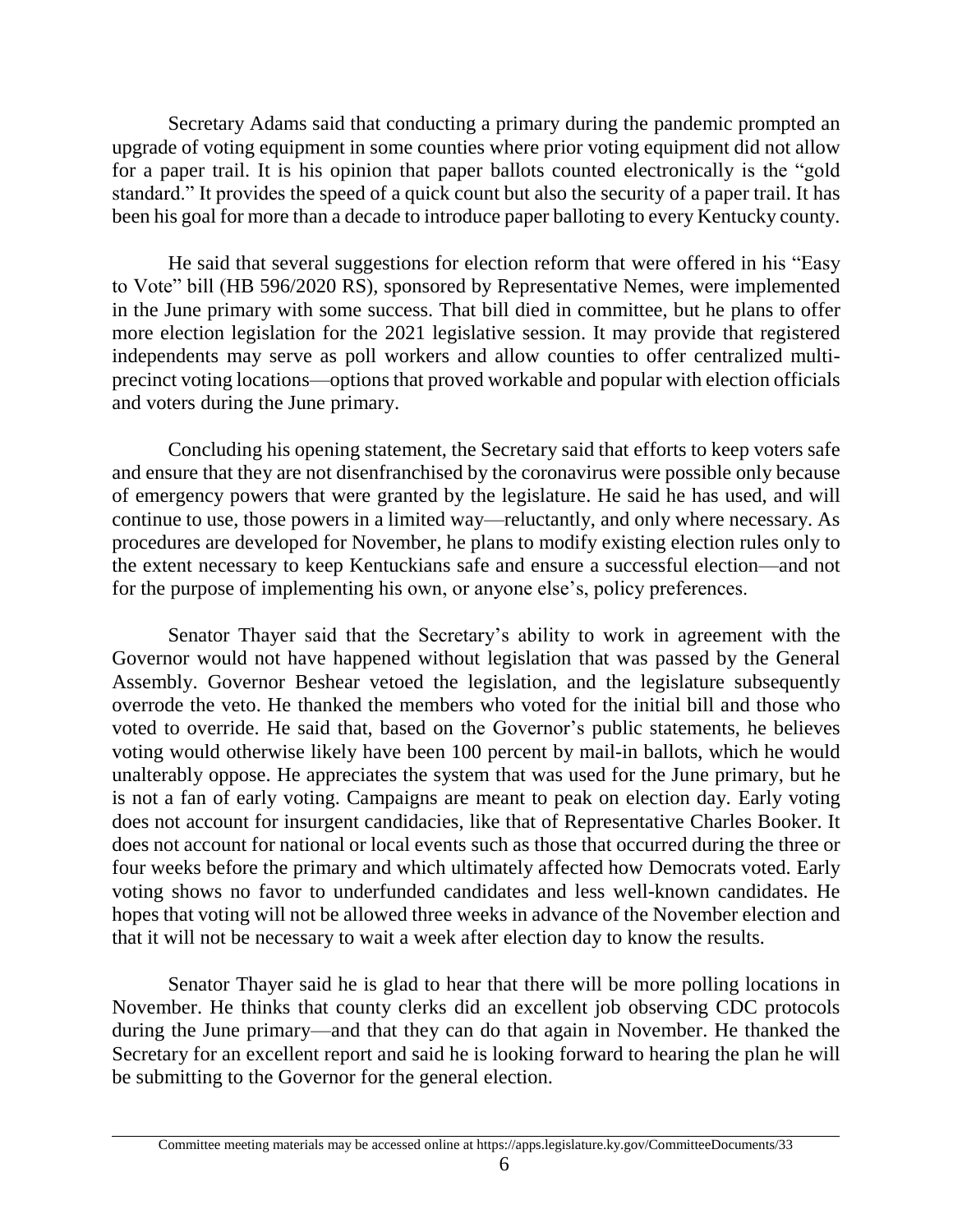Representative Graviss complimented Secretary Adams for his report and thanked him for his service and the helpfulness of his staff. He said he knows the Secretary has been working to clean the voter rolls. He asked how much time that will require and which categories of voters will be purged. He also inquired about the expected cost of conducting a safe and efficient November election. Secretary Adams said that about two-thirds of the federal dollars had been spent. The June primary was the most expensive election Kentucky has ever had. It would not have been possible without the additional funds provided through the CARES Act. A usual election costs \$8 or \$10 million. It is not clear yet how much the November election will cost, but it will cost more. If absentee voting is not expanded, it will probably cost at least an additional \$2 million, which would likely consume the remaining federal stimulus funds. His office, State Board of Elections staff, and county clerks are in the process of assessing load capacity for the various voting models. If every county expands the classes of qualified absentee voters, the cost will increase a lot because that is the most expensive way to conduct an election. Without additional funds, the Commonwealth cannot afford to expand absentee voting beyond the current classes qualified under law. It is possible that Congress or the state budget might provide more funding. The first priority, though, is safety, and the second priority is money.

The Secretary said that part of his bipartisan agreement with the Governor in April was that his office would receive help to clean the voter rolls. He estimates that they include about 30,000 voters who have either moved away or died. Normally, the cleanup would take another 2½ years; under current state law, a voter cannot be removed until two federal general elections have passed after notification that the person has moved or is deceased. He hopes to get the rolls cleaned as soon as possible and before the end of 2022. According to the agreement with the Governor, letters will be sent to request consent from people who should be removed. Permission is not needed to remove the names of deceased voters, which probably number in the thousands. His office is working with the Governor and the state's Bureau of Vital Statistics to confirm whether voters are deceased.

Representative Bratcher asked about votes that were not counted in June because of technicalities. Secretary Adams said he does not have that information and that there is no statewide aggregate of that type of information. He suggested that the legislature consider enacting legislation to provide audit authority over the counties in order to obtain that information. Currently, it is only available from counties that offer it. He said, on average, about 4.5-5.0 percent of ballots are not counted due to voter error, but he believes the rate of voter error in June was lower than it was in the last two election cycles. He added that whether a person has voted is a matter of public record. Representative Bratcher said he did not expect to be a fan of early voting but that it had worked well in Jefferson County. He hopes, however, that in November the results will be available on election day instead of a week later.

Secretary Adams said he was surprised that more people voted in person on election day than voted early in the prior two weeks prior. He believes that promotion of early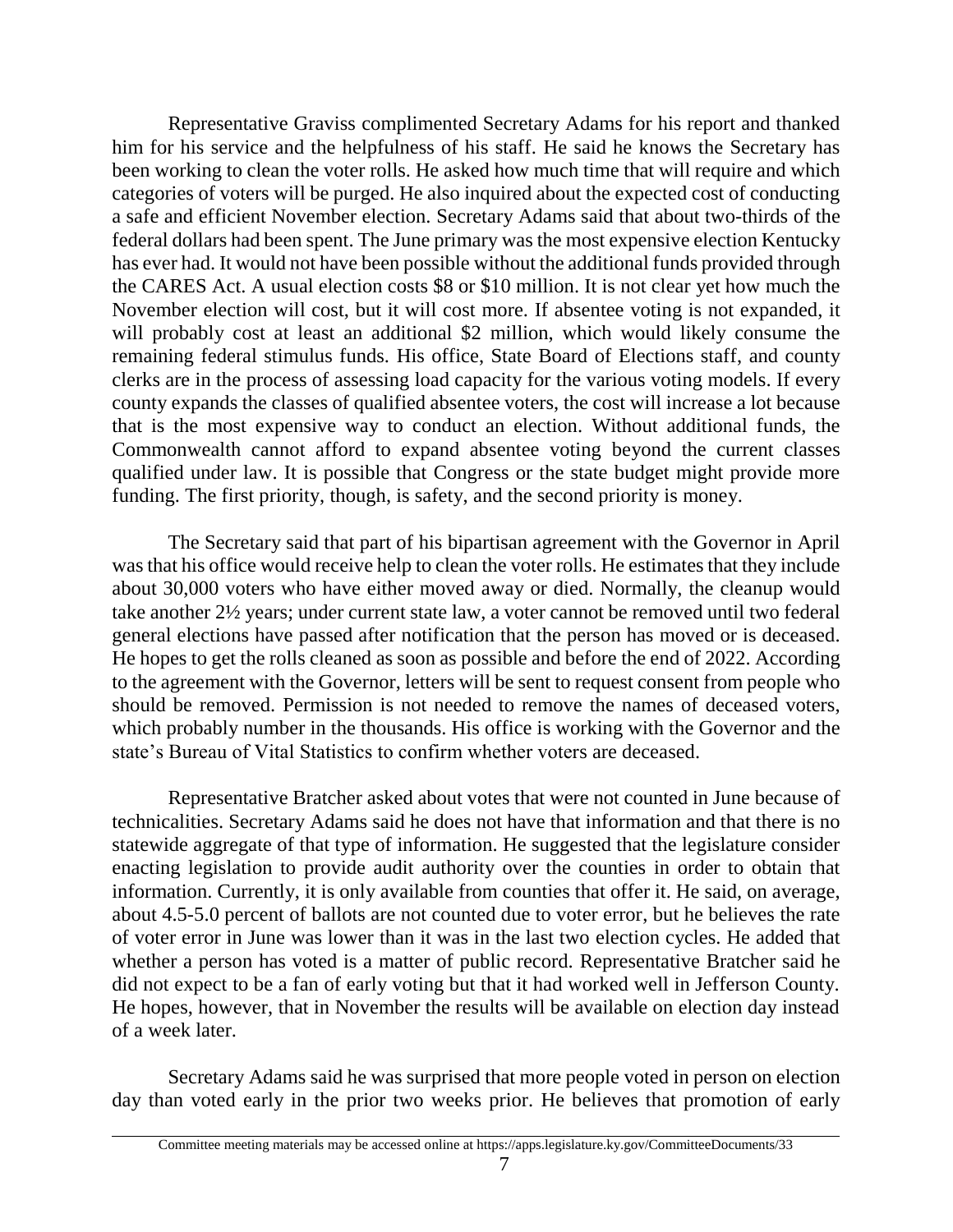voting helped determine success of the June primary. He thinks the Governor's concerns about the timeline for reporting election results are somewhat assuaged. Secretary Adams said he is hopeful that early voting will be available earlier in November. He thinks it is not unreasonable to expect that ballots will be returned earlier and that vote totals will be available sooner than a week after election day.

Rep. Donohue complimented Secretary Adams and the Governor for their efforts. He said he believes early voting is an excellent idea and that the positive elements of the June primary should be continued or expanded for the general election*.*

Representative Tipton complimented the Secretary and his staff. He said the county clerks he has spoken with are anxious to receive the rules for November as quickly as possible. They like to have flexibility, since what works in one county might not in others. Anderson County, one of the counties he represents, had drive-in voting in June, and it worked well. That county has a facility available in November that will permit drive-in voting for two or three days. He also asked about the need for more poll workers for the general election. Secretary Adams said he hopes to provide a plan to the Governor in early August. He expressed sympathy for candidates who are trying to campaign in a pandemic atmosphere. He wants to provide them clarity and make their job as easy as possible. He said clerks should have flexibility and that some had displayed great ingenuity during the June primary. One complaint from both sides of the aisle about the primary's initial plan was that it was overly deferential to county clerks with respect to polling locations. It is likely that the approach will be different for the general election. There may be a formula that provides for the number of locations per county, based on population and geography; or he and the Governor may need to sign off on reduction of voting sites in the counties.

Secretary Adams said it is the responsibility of the local political party committees to recruit poll workers, but that task has usually been left to the county clerks. It is not his office's responsibility, but he is doing everything he can to help and has established a portal for that purpose. People have been calling his office to volunteer as poll workers, and their information is being provided to county clerks.

Representative Nemes thanked the Secretary for his work on HB 596. He also expressed thanks to Jefferson County Clerk Bobbie Holsclaw and Oldham County Clerk Julie Barr for doing a good job during the June primary. He was, and remains, strongly opposed to having only one polling location in Jefferson County. He is in favor of expanding access to voting. He also suggested that the Secretary and the Governor should come jointly to the legislature to propose needed changes in election law. Since time is not as constrained as it was for the June primary, he believes this should happen in a special session prior to the November general election. That would provide more legitimacy for the election and would be bipartisan in nature. Responding to a question from Representative Nemes, Secretary Adams clarified that the decrease in the percentage of spoiled primary ballots was in reference to absentee votes.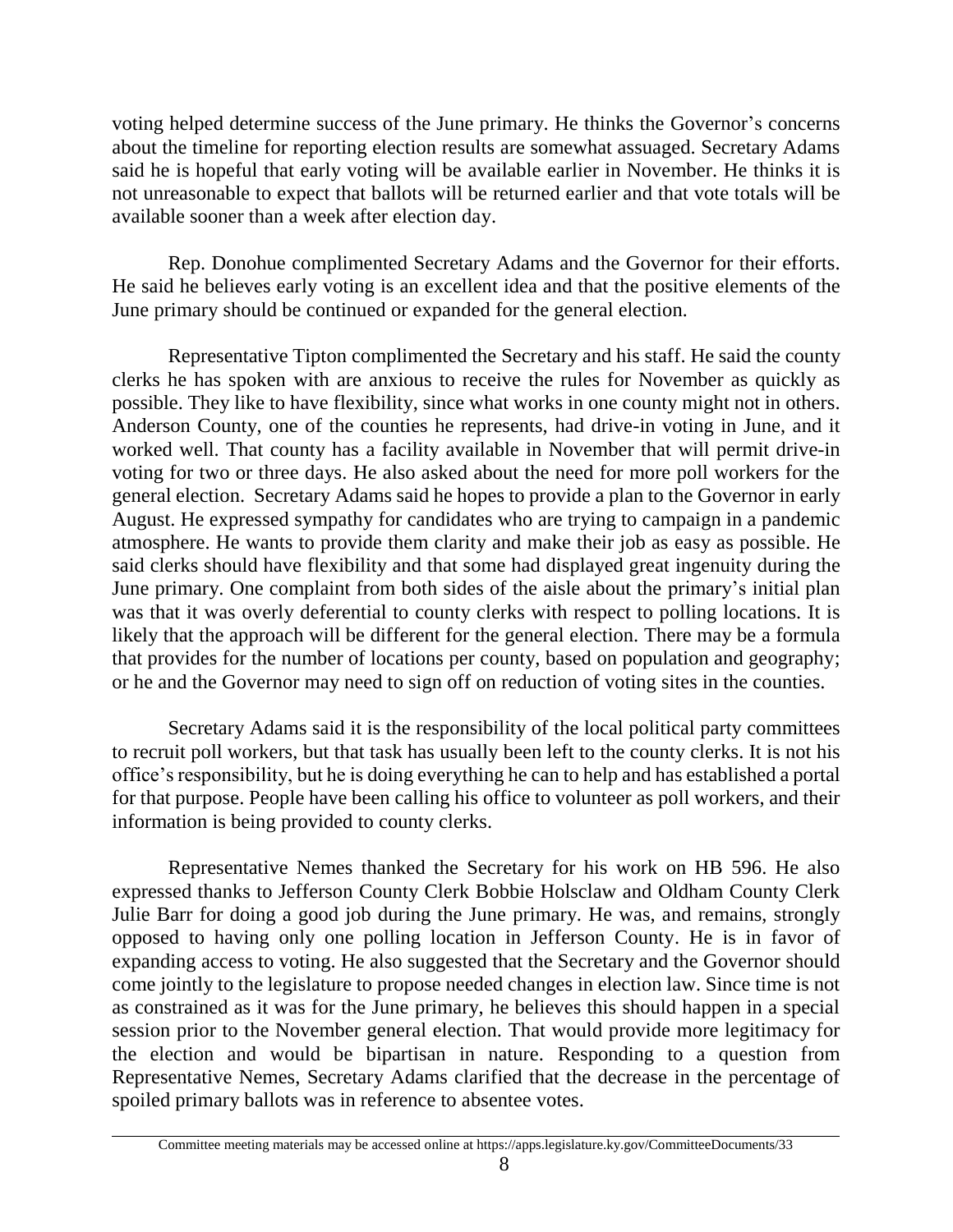Senator Schroder announced that Representative Flood, who is attending by videoconference, has submitted a comment, asking that he assure the committee members that Fayette County legislators are meeting with their county clerk to discuss getting more poll workers.

Rep. Minter praised the Secretary and the Governor for their bipartisan work to make the primary safe and to create voter confidence in the system. The people in her district like early voting and mail-in voting. They also want more poll locations. The one in Warren County worked well, and the county clerk's office did a fantastic job, but some voters had access problems. The single polling place was 20 minutes outside Bowling Green. She asked when the location and number of polling places will be decided, and by whom. Secretary Adams said it is important to have the information sooner than later. It will depend on the election plan, which will be more specific for the general election than it was for the primary. He does not think that he or the Governor should make that decision. Local input is needed, but a floor also should be established regarding the number and location of the polling sites.

Representative Graham commended the Secretary and the Governor for working together in a bipartisan manner. He said he has concerns about possible procedural changes for early voting. He asked Secretary Adams whether he will discuss his recommendations for the general election with members of the legislature—the State Government Committee, in particular. Secretary Adams said he will be happy to do that. He stated that the legislature should not be a bystander in the process. In advance of the primary, he consulted with members of legislative leadership. He cautioned, however, that the more bureaucratic and time-consuming the process becomes, the longer it will take to complete a plan for November. Representative Graham stated that voting is one of the most important rights of citizens, and he is concerned that it could be restricted in the general election. He wants to ensure that there is transparency in the process and that no one is hindered from voting in the fall.

Secretary Adams said that early voting should be made easier. The November election plan should make it clear that voters will not be expected to make an appointment in order to vote early. He believes one reason more people voted in person on election day in June instead of voting early is that they thought it required an appointment. Voters were also confused because they heard conflicting information across county lines. Senator Schroder agreed. He said his constituents had come to him with questions about early voting.

Representative Miller thanked the Secretary for his commentary. He agreed that more voting locations are needed and suggested that there should be at least one in each legislative district. He suggested also that early voting not take place until the weekend preceding election day. Secretary Adams said he believes more than three or four days will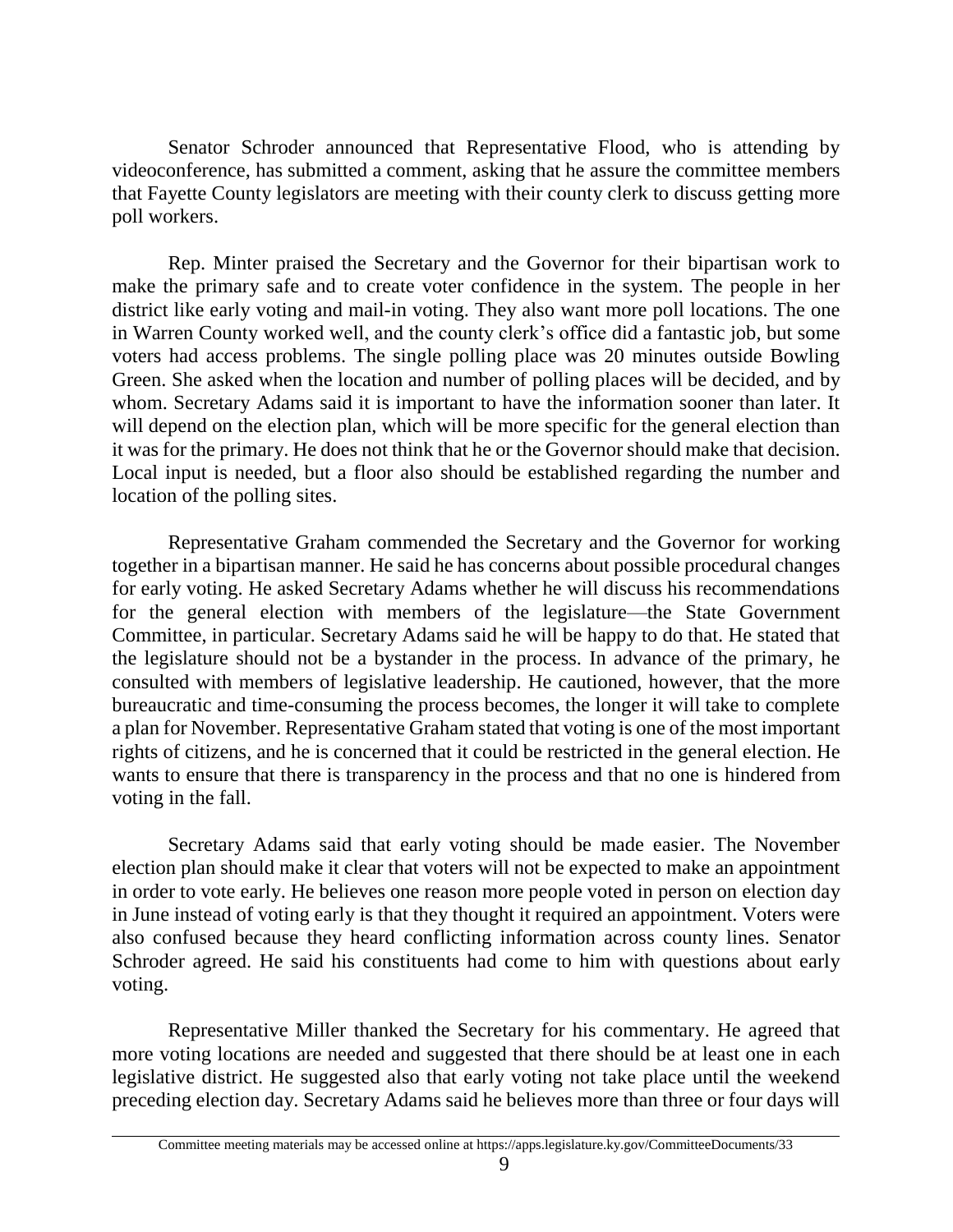be needed to accommodate early voting. Also, he intends to recommend keeping the polls open for Saturday voting.

Representative Marzian said she was happy that the two major political parties were able to work together. She asked whether excuse-free absentee voting will be allowed in November due to COVID concerns. Secretary Adams said that has not been determined yet. The plan will try to ensure the protection of voters by allowing them to vote absentee, which will also help prevent the polling sites from being overcome. But if too many people vote absentee—as 75 percent did in the primary—that might be too much and could potentially crash the system. From the perspective of county clerks, it was necessary for them to close their offices for a long period of time after the primary in order to process 750,000 absentee ballots. The plan for November has to consider the load capacity of county clerks' offices, as well as determine the proper set of excuses for voting absentee that would not result in out-of-control numbers. Representative Marzian asked whether there is sufficient time to prepare for November, and Secretary Adams responded affirmatively. He said the Governor wants a quick agreement, and so does he.

Representative Burch said many absentee ballots do not get counted, because the voter fails to properly sign the envelopes. He suggested changing the law to require only one signature. Secretary Adams said that is an excellent point and is being looked at. One option would be to suspend the legal requirement for two signatures. He thinks it is especially confusing to people who return their ballot in a drop box, probably thinking they do not need to sign an outside envelope if it is not going to be mailed. He thinks the best solution would be to require notification to people who fail to sign.

Representative Derek Lewis complimented the Secretary. He said the county clerks in his district—Laurel, Clay and Leslie Counties—are concerned about having sufficient resources to handle the expected increase in November turnout. Secretary Adams said the remaining federal funds will be spent to reimburse the counties. The funds could be used, for example, to hire additional staff and poll workers, increase compensation for poll workers, or pay postage costs for absentee ballots. The question is how to balance the various options for distributing the funds.

Senator McGarvey thanked Secretary Adams for his willingness to work across the aisle and to get as many people as possible to vote—and as safely as possible. He said that although there are time constraints, he thinks it is time for the legislature to deal with the election process—which he believes is the most important topic that the Interim Joint Committee on State Government can consider before the November election. He agreed with Secretary Adams' earlier comment that the election must not only be fair but also seen as fair. He said many of his constituents expressed a preference for mail-in voting, and he would like the general election to include a robust mail-in voting program. He is concerned that limiting that option now could lead to problems later. He thinks the Secretary is correct in wanting to quickly prepare the plan for November. He is glad to hear that early voting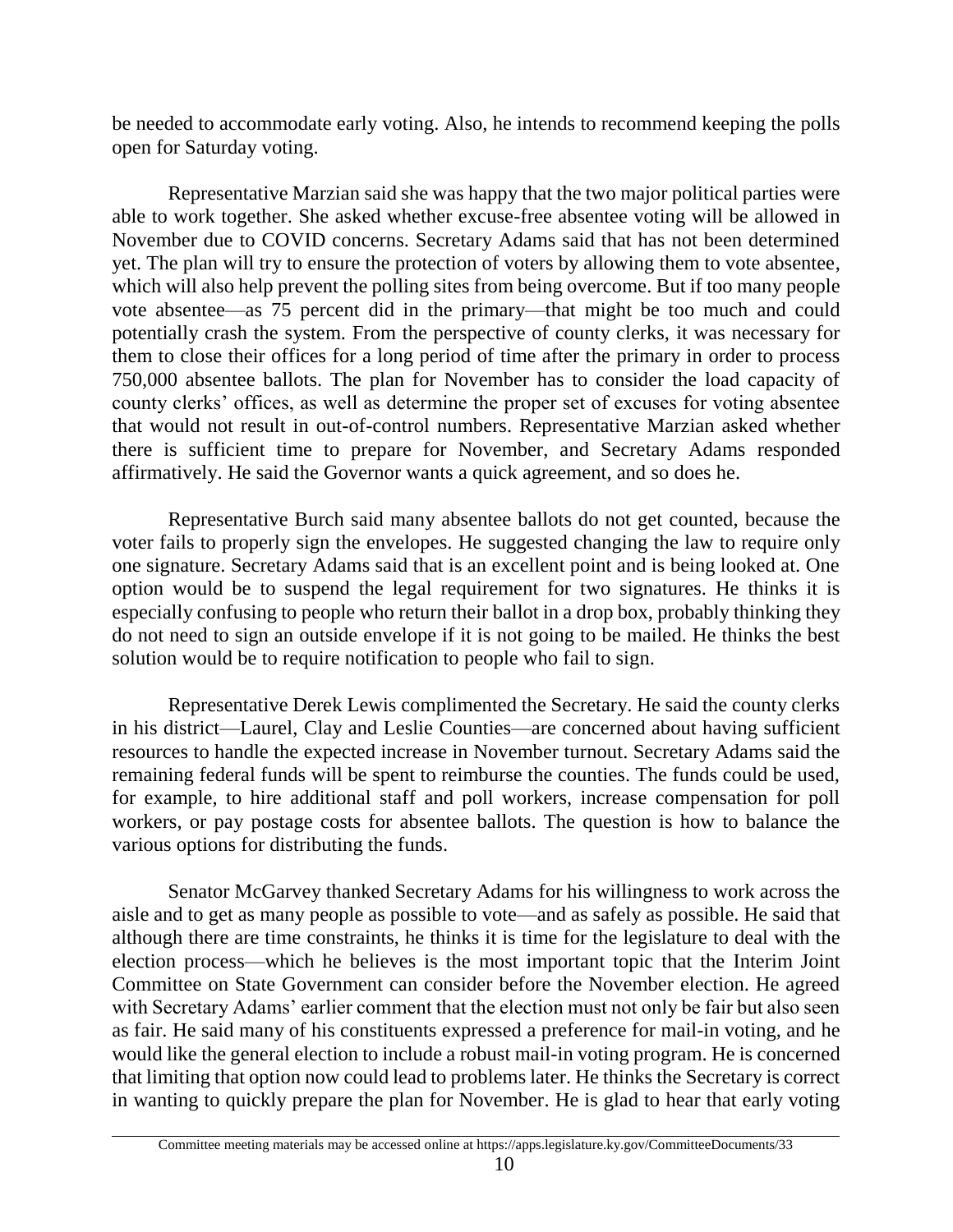will potentially be allowed on Saturdays and that there will be a robust effort to have more polling locations for in-person voting. He said that Jefferson County needed more than one site for the primary and will need more than one in the general election.

Senator McGarvey said that at least one plan being considered by Congress would provide about \$17 million to Kentucky, over and above the funds previously received from the CARES Act. He questioned what it would cost to fully fund a mail-in voting program like the one that worked well in June. Secretary Adams said Jefferson County clerk Holsclaw has assured him and the State Board of Elections that there will be more than one location in November. He said he likes an idea posed by the state Democrat caucus—that there should be at least one "super center" for voting in every locale. That would address the problem of voters who go to the wrong precinct and end up not voting.

Secretary Adams said he has a bipartisan task force working on budgeting for the general election. He cannot with confidence give a flat number for the projected cost, but he can say that the most aggressive early voting model is a good bargain compared to the cost of absentee voting. Postage is the biggest cost component of absentee voting, and it is very expensive. Postage costs in November could potentially be \$6-\$8 million. It is hard to plan around that, when only about \$2.5 million federal dollars remain available. He has spoken with Senator McConnell and Congressman Yarmuth about funding. He told them his goal is to come back to them with a plan that includes a price tag and not just ask for an arbitrary amount of money. He said his office is in the process of assessing internally the different price points for different election models. He also said his door is always open for input from legislators of both parties.

Senator McDaniel thanked the Secretary for his testimony. He went on to say that it is a fundamental obligation of the General Assembly to ensure safe, fair, and honest elections, as well as safety of the public. He invited the Secretary to attend the September meeting of the Interim Joint Committee on Appropriations and Revenue to discuss the November election and its expected cost. He said the General Assembly will work to find a way to meet the cost—and thus enable a safe, fair, and honest election to be conducted in November. Secretary Adams said he would be happy to speak at the September meeting.

Senator Schroder spoke about the failure of some voters to receive their absentee ballots in the mail in time to be counted for the June primary. He asked whether this type of error has been reported to the Secretary of State's office and how it is being addressed. Secretary Adams said his office receives calls daily from people who have been in that type of situation. Reliability, cost, and the potential for fraud are concerns regarding mail-in voting. He is confident that the fraud issue is being managed, but cost and the failure rate of the postal service remain concerns. The capacity of the county clerks to process the ballots is also of concern. He acknowledged, however, that the clerks and the postal service in June did an amazing job, although they did make some mistakes.